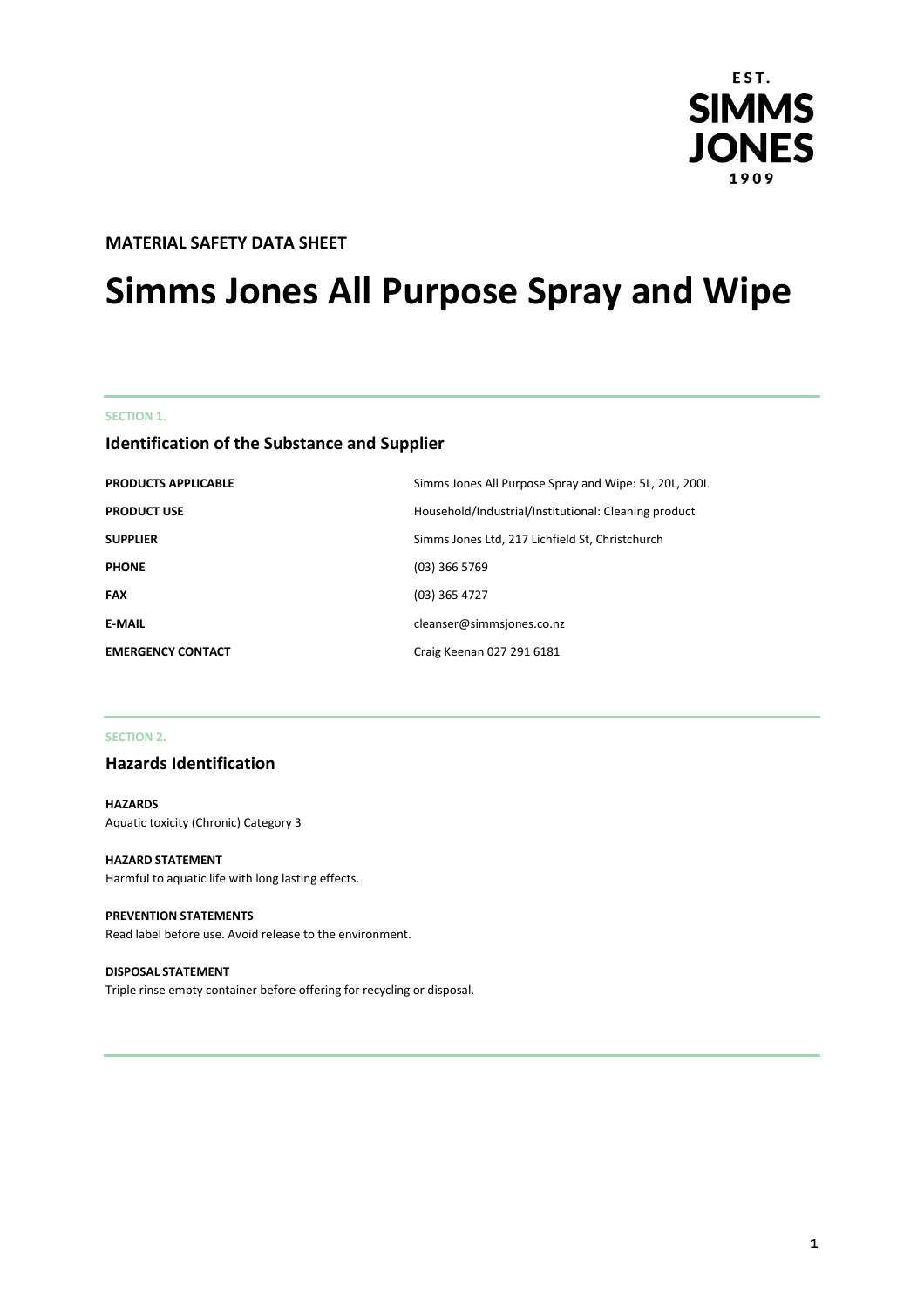### **SECTION 3.**

### **Composition and Information on Ingredients**

| <b>INGREDIENT</b>        | <b>PROPORTION</b> | <b>CAS NUMBER</b> |
|--------------------------|-------------------|-------------------|
| Ethoxylated Octyl Phenol | $<$ 2%            | 9036-19-5         |
| Ammonia                  | $< 1\%$           | 1336-21-6         |
| Benzalkonium Chloride    | $< 1\%$           | 68424-85-1        |

### **SECTION 4.**

### **First Aid Measures**

**IF IN EYES:** Rinse cautiously with water for several minutes. Remove contact lenses, if present and easy to do. Continue rinsing.

**IF ON SKIN:** Wash with plenty of soap and water.

#### **SECTION 5.**

### **Fire-Fighting Measures**

| <b>EXTINGUISHING MEDIA</b>      | Foam, $CO2$ , dry chemical, or water fog                      |
|---------------------------------|---------------------------------------------------------------|
| <b>COMBUSTION PRODUCTS</b>      | Toxic organic vapours, amines, oxides of carbon and nitrogen, |
|                                 | and hydrogen chloride                                         |
| <b>FIRE-FIGHTING PROCEDURES</b> | Normal fire-fighting procedures may be used                   |

#### **SECTION 6.**

### **Accidental Release Measures**

| <b>EMERGENCY PROCEDURES</b>      | No special procedures required                                        |
|----------------------------------|-----------------------------------------------------------------------|
| <b>ENVIRONMENTAL PRECAUTIONS</b> | Avoid release to the environment                                      |
| <b>SPILL CONTROL</b>             | Collect leaking liquid in sealable containers, absorb liquid in inert |
|                                  | absorbent, and wash contaminated area with plenty of water            |

#### **SECTION 7.**

## **Handling and Storage**

| <b>HANDLING PRECAUTIONS</b> | Those with sensitive skin should wear gloves. Product residue may remain |
|-----------------------------|--------------------------------------------------------------------------|
|                             | on/in empty containers. Use all precautions for handling the product in  |
|                             | handling the empty container and residue.                                |
| <b>STORAGE</b>              | Store in a cool, dry place. Keep out of reach of children.               |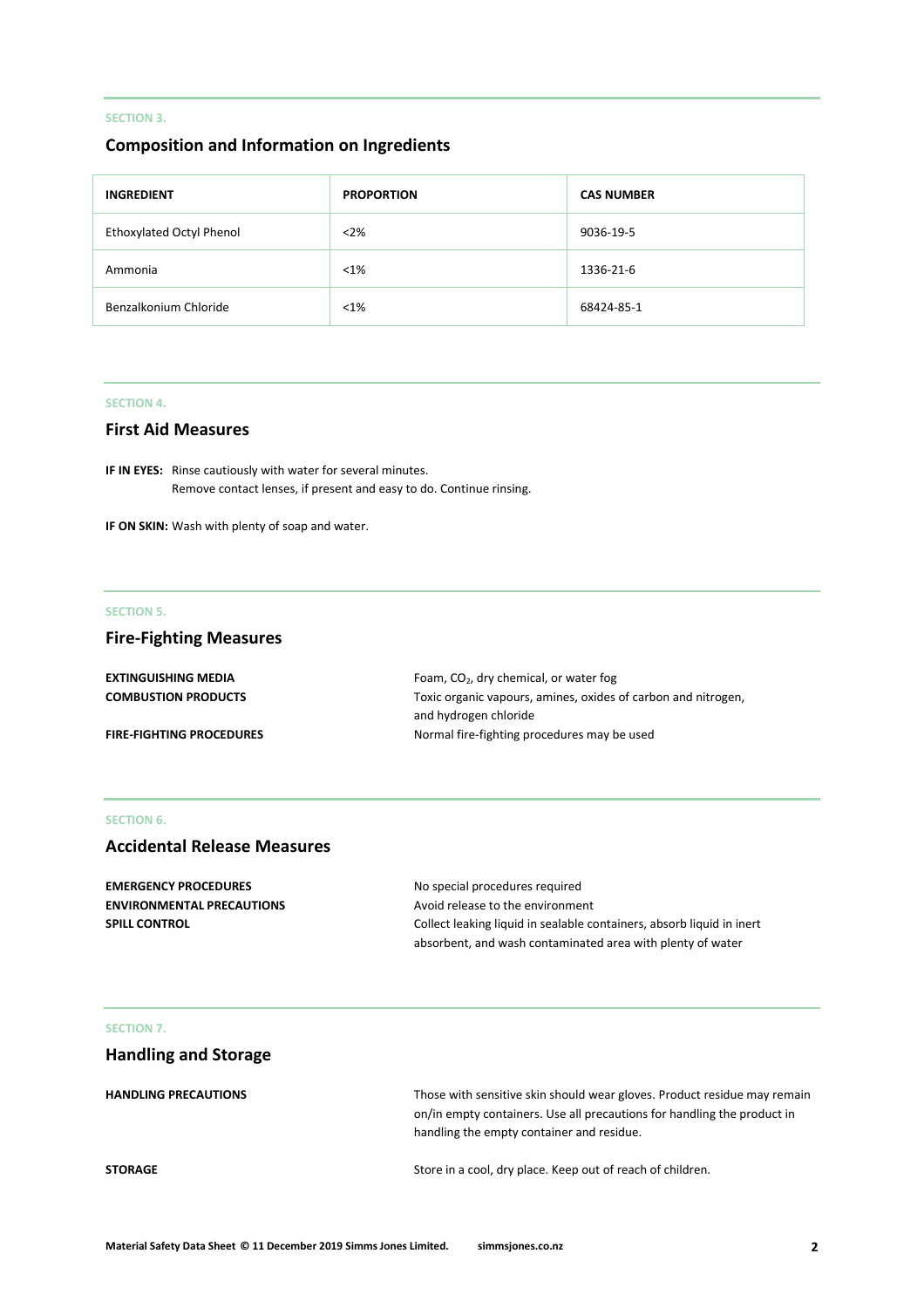#### **SECTION 8.**

### **Exposure Controls/Personal Protection**

### **EXPOSURE LIMITS** Not Determined

**RESPIRATORY PROTECTION** None required **PROTECTIVE GLOVES** Nitrile rubber **EYE PROTECTION** None required

Not Determined **ENGINEERING CONTROLS** Ensure ventilation is adequate. Keep containers closed.

### **SECTION 9.**

### **Physical and Chemical Properties**

| <b>APPEARANCE</b>                              | Clear pale pink liquid         |
|------------------------------------------------|--------------------------------|
| <b>ODOUR</b>                                   | Faint lavender                 |
| <b>ODOUR THRESHOLD</b>                         | Not Available                  |
| рH                                             | 10.5-11.0                      |
| <b>MELTING POINT/FREEZING POINT</b>            | $<$ 0ºC                        |
| <b>INITIAL BOILING POINT</b>                   | $>100$ <sup>o</sup> C          |
| <b>FLASH POINT</b>                             | Not Flammable                  |
| <b>FLAMMABILITY</b>                            | Not Flammable                  |
| <b>FLAMMABILITY OR EXPLOSIVE LIMITS</b>        | Not Flammable                  |
| <b>VAPOUR PRESSURE</b>                         | Not Determined                 |
| <b>VAPOUR DENSITY</b>                          | Not Determined                 |
| <b>RELATIVE DENSITY</b>                        | 0.99                           |
| <b>SOLUBILITY</b>                              | Completely miscible with water |
| <b>PARTITION CO-EFFICIENT: n-OCTANOL/WATER</b> | Not Determined                 |
| <b>AUTO-IGNITION TEMPERATURE</b>               | Not Applicable                 |
| <b>DECOMPOSITION TEMPERATURE</b>               | 125ºC                          |
| <b>KINEMATIC VISCOSITY</b>                     | $9x10^{-7}m^2/s$               |
|                                                |                                |

#### **SECTION 10.**

### **Stability and Reactivity**

**REACTIVITY Not reactive with other chemicals or cleaners Not reactive with other chemicals or cleaners STORAGE CONDITIONS** No special conditions required **INCOMPATIBLE SUBSTANCES** None known

**HAZARDOUS DECOMPOSITION PRODUCTS** Toxic organic vapours, amines, oxides of carbon and nitrogen, and hydrogen chloride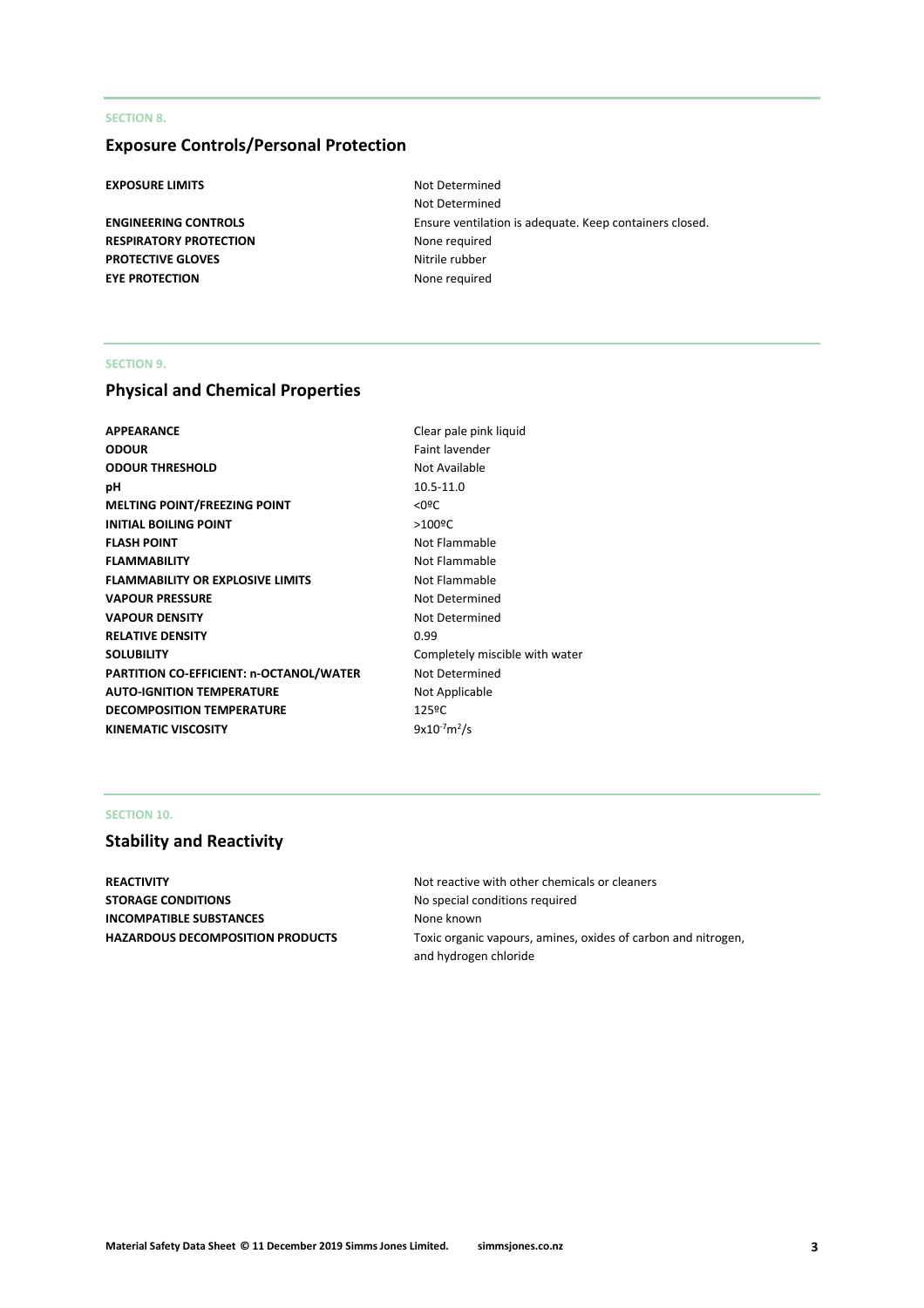#### **SECTION 11.**

### **Toxicological Information**

- **ACUTE TOXICITY** ACUTE **TOXICITY** ACUTE **NO** acute effects **SKIN CORROSION/IRRITATION** No skin irritation **SERIOUS EYE DAMAGE/IRRITATION** No serious eye damage **RESPIRATORY OR SKIN SENSITISATION No sensitisation GERM CELL MUTAGENICITY** No data available **CARCINOGENICITY** Not carcinogenic **REPRODUCTIVE TOXICITY** No reproductive toxicity **SPECIFIC TARGET ORGAN TOXICITY -SINGLE EXPOSURE** No specific organ toxicity **-REPEATED EXPOSURE** No specific organ toxicity **ASPIRATION HAZARD** No aspiration hazard
	-

#### **BENZALKONIUM CHLORIDE TOXICITY**

#### **SENSITISATION**

STUDY: Guinea pig, Buehler test, OECD Test Guideline 406 RESULT: Not sensitising

#### **GENOTOXICITY IN VITRO**

STUDY: Salmonella typhimurium, Ames test, OECD 471 RESULT: Negative STUDY: Human lymphocytes, Chromosome aberration test, OECD 473 RESULT: Negative

#### **SECTION 12.**

### **Ecological Information**

**ETHOXYLATED OCTYL PHENOL**

**ECOTOXICITY** STUDY: Green algae (Selenastrum), 96 h, EC<sub>50</sub> VALUE: 0.21 mg/L SOURCE: Lewis, M.A. (1986), Comparison of the Effects on Freshwater Phytoplankton Communities in Experimental Enclosures and on Algal Population Growth in the Lab. Environmental Toxicology and Chemistry, 5(3):319-332.

| <b>BIODEGRADABILITY</b>         |
|---------------------------------|
| <b>BIOACCUMULATIVE POTENTIA</b> |
| <b>MOBILITY IN SOIL</b>         |

**BIODEF** Not Determined **AL** Not Determined **Not Determined** 

#### **AMMONIA**

**ECOTOXICITY** STUDY: Coho salmon, flow-through, 96 h, LC<sub>50</sub> VALUE: 0.45 mg/L SOURCE: Verschueren, K., Handbook of Environmental Data of Organic Chemicals. 2nd edition. New York, NY: Van Nostrand Reinhold Co., 1983. (195)

STUDY: Water flea (Daphnia magna), 48 h, LC<sub>50</sub> VALUE: 0.66 mg/L Source: Environment Canada; Tech Info for Problem Spills: Ammonia (Draft) p.86 (1983)

| <b>BIODEGRADABILITY</b>          | Rapidly Degradable  |
|----------------------------------|---------------------|
| <b>BIOACCUMULATIVE POTENTIAL</b> | Not Bioaccumulative |
| <b>MOBILITY IN SOIL</b>          | Not Determined      |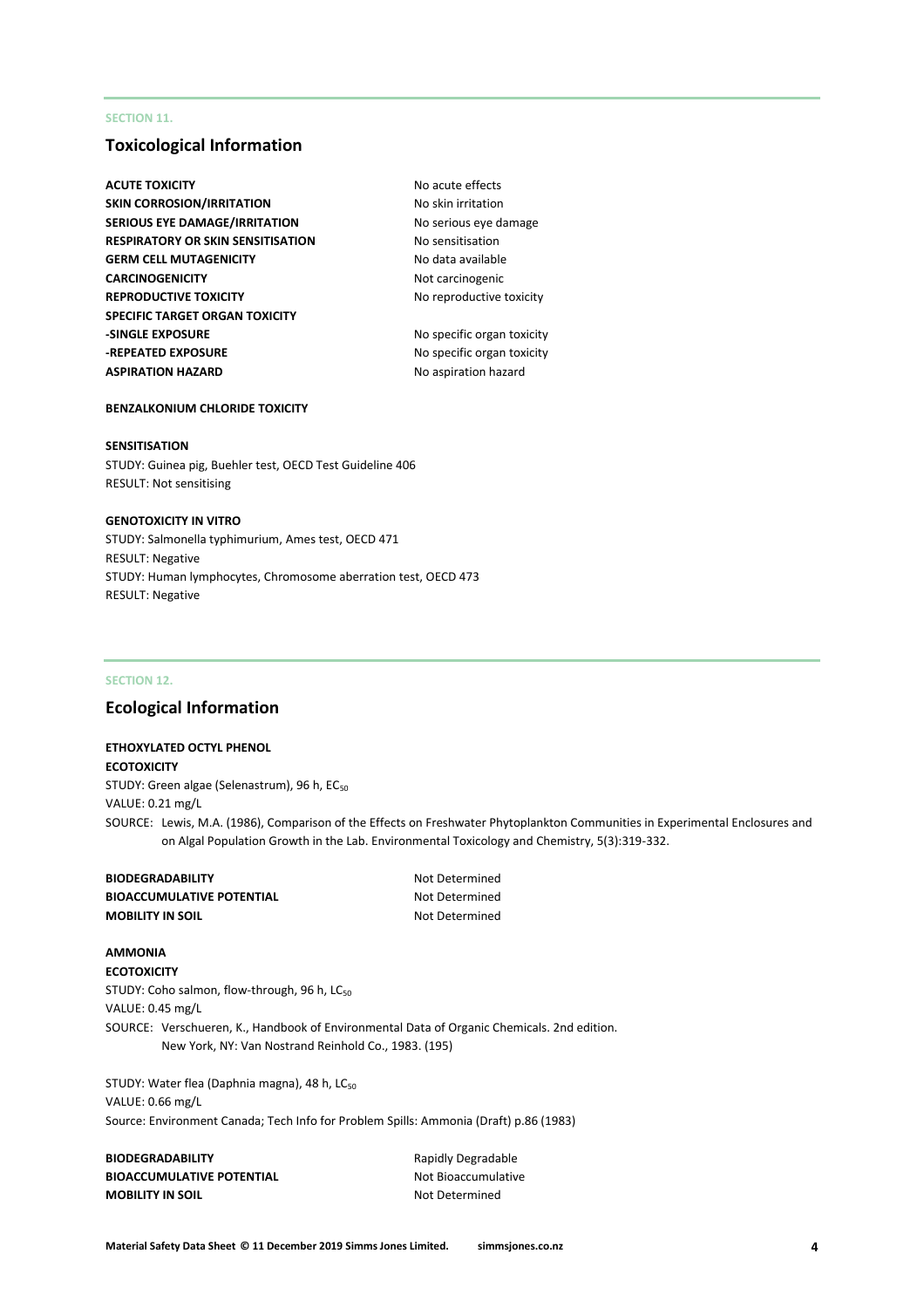#### **BENZALKONIUM CHLORIDE**

#### **ECOTOXICTY**

STUDY: Rainbow trout (Oncorhyncus mykiss), 96 h, LC<sub>50</sub> VALUE: 0.93 mg/L STUDY: Fathead minnow (Pimephales promelas), 96 h, LC<sub>50</sub> VALUE: 0.28 mg/L STUDY: Water flea (Daphnia magna), 48 h, EC<sub>50</sub> VALUE: 0.016 mg/L STUDY: Green algae (Pseudokirchneriella subcapitata), 72 h, ErC<sub>50</sub> VALUE: 0.049 mg/L STUDY: Activated sludge, respiration inhibition, 3 h, EC<sub>50</sub> VALUE: 7.75 mg/L

#### **BIODEGRADABILITY**

STUDY: OECD Confirmatory Test VALUE: >90% STUDY: CO2 evolution VALUE: 95.5% STUDY: OECD 301 B RESULT: Readily biodegradable

#### **SECTION 13.**

### **Disposal Considerations**

**DISPOSAL** Wash down drain. Triple rinse empty container before offering for recycling or disposal.

#### **SECTION 14.**

### **Transportation Information**

| UN NUMBER                    |
|------------------------------|
| SHIPPING NAME                |
| <b>DANGEROUS GOODS CLASS</b> |
| UN PACKING GROUP             |
| <b>ENVIRONMENTAL HAZARDS</b> |
| <b>SPECIAL PRECAUTIONS</b>   |

**UN NUMBER** Not Hazardous for transport **All Purpose Spray & Wipe Not Hazardous for transport** Not Hazardous for transport Harmful to aquatic life with long lasting effects **SPECIAL PRECAUTIONS** No special precautions required

#### **SECTION 15.**

### **Regulatory Information**

**HSNO APPROVAL NUMBER** HSR002530 **SPECIAL REQUIREMENTS** Not Applicable

**GROUP STANDARD** Cleaning Products (Subsidiary Hazard) Group 2017